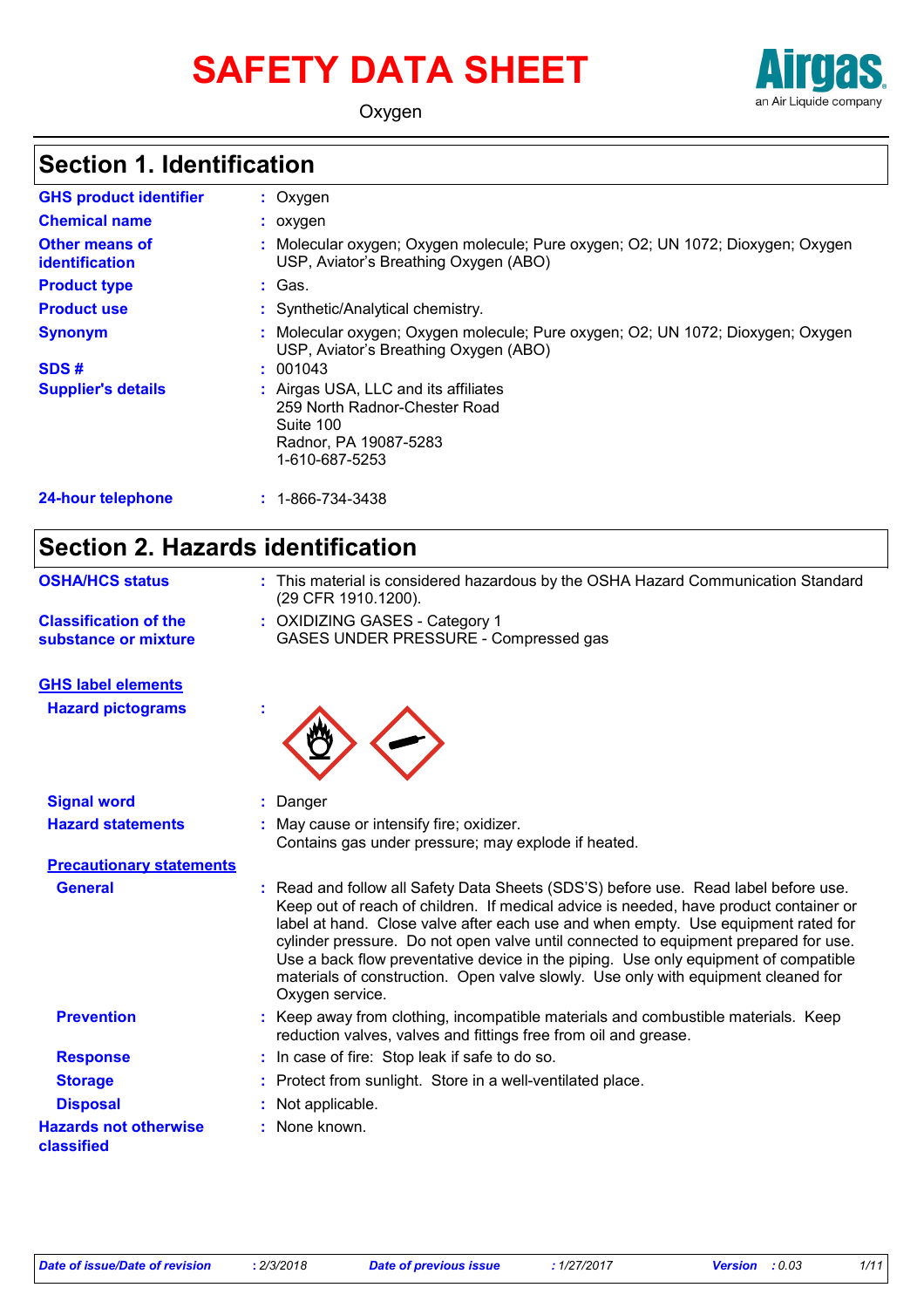### **Section 3. Composition/information on ingredients**

| <b>Substance/mixture</b>                       | : Substance                                                                                                              |
|------------------------------------------------|--------------------------------------------------------------------------------------------------------------------------|
| <b>Chemical name</b>                           | : oxvgen                                                                                                                 |
| <b>Other means of</b><br><i>identification</i> | : Molecular oxygen; Oxygen molecule; Pure oxygen; O2; UN 1072; Dioxygen; Oxygen<br>USP, Aviator's Breathing Oxygen (ABO) |
| <b>Product code</b>                            | : 001043                                                                                                                 |

#### **CAS number/other identifiers**

*Oxygen*

| <b>CAS number</b> | $: 7782 - 44 - 7$ |  |
|-------------------|-------------------|--|
|                   |                   |  |

| <b>Ingredient name</b> | 70  | <b>CAS number</b> |
|------------------------|-----|-------------------|
| oxygen                 | 100 | 7782-44-7         |

Any concentration shown as a range is to protect confidentiality or is due to batch variation.

**There are no additional ingredients present which, within the current knowledge of the supplier and in the concentrations applicable, are classified as hazardous to health or the environment and hence require reporting in this section.**

**Occupational exposure limits, if available, are listed in Section 8.**

### **Section 4. First aid measures**

| <b>Description of necessary first aid measures</b> |                                                                                                                                                                                                                                                                                                                                                                                                                                                                                                                                                                                              |
|----------------------------------------------------|----------------------------------------------------------------------------------------------------------------------------------------------------------------------------------------------------------------------------------------------------------------------------------------------------------------------------------------------------------------------------------------------------------------------------------------------------------------------------------------------------------------------------------------------------------------------------------------------|
| <b>Eye contact</b>                                 | : Immediately flush eyes with plenty of water, occasionally lifting the upper and lower<br>eyelids. Check for and remove any contact lenses. Continue to rinse for at least 10<br>minutes. Get medical attention.                                                                                                                                                                                                                                                                                                                                                                            |
| <b>Inhalation</b>                                  | : Remove victim to fresh air and keep at rest in a position comfortable for breathing. If<br>not breathing, if breathing is irregular or if respiratory arrest occurs, provide artificial<br>respiration or oxygen by trained personnel. It may be dangerous to the person providing<br>aid to give mouth-to-mouth resuscitation. Get medical attention if adverse health effects<br>persist or are severe. If unconscious, place in recovery position and get medical<br>attention immediately. Maintain an open airway. Loosen tight clothing such as a collar,<br>tie, belt or waistband. |
| <b>Skin contact</b>                                | : Flush contaminated skin with plenty of water. Remove contaminated clothing and<br>shoes. Get medical attention if symptoms occur. Wash clothing before reuse. Clean<br>shoes thoroughly before reuse.                                                                                                                                                                                                                                                                                                                                                                                      |
| <b>Ingestion</b>                                   | : As this product is a gas, refer to the inhalation section.                                                                                                                                                                                                                                                                                                                                                                                                                                                                                                                                 |

| Most important symptoms/effects, acute and delaved |  |
|----------------------------------------------------|--|
|                                                    |  |

| <b>Potential acute health effects</b> |                                                                                                                                |
|---------------------------------------|--------------------------------------------------------------------------------------------------------------------------------|
| <b>Eye contact</b>                    | : Contact with rapidly expanding gas may cause burns or frostbite.                                                             |
| <b>Inhalation</b>                     | : No known significant effects or critical hazards.                                                                            |
| <b>Skin contact</b>                   | : Contact with rapidly expanding gas may cause burns or frostbite.                                                             |
| <b>Frostbite</b>                      | : Try to warm up the frozen tissues and seek medical attention.                                                                |
| <b>Ingestion</b>                      | : As this product is a gas, refer to the inhalation section.                                                                   |
| <b>Over-exposure signs/symptoms</b>   |                                                                                                                                |
| Eye contact                           | : No specific data.                                                                                                            |
| <b>Inhalation</b>                     | : No specific data.                                                                                                            |
| <b>Skin contact</b>                   | : No specific data.                                                                                                            |
| <b>Ingestion</b>                      | : No specific data.                                                                                                            |
|                                       | Indication of immediate medical attention and special treatment needed, if necessary                                           |
| <b>Notes to physician</b>             | : Treat symptomatically. Contact poison treatment specialist immediately if large<br>quantities have been ingested or inhaled. |
| <b>Specific treatments</b>            | : No specific treatment.                                                                                                       |
|                                       |                                                                                                                                |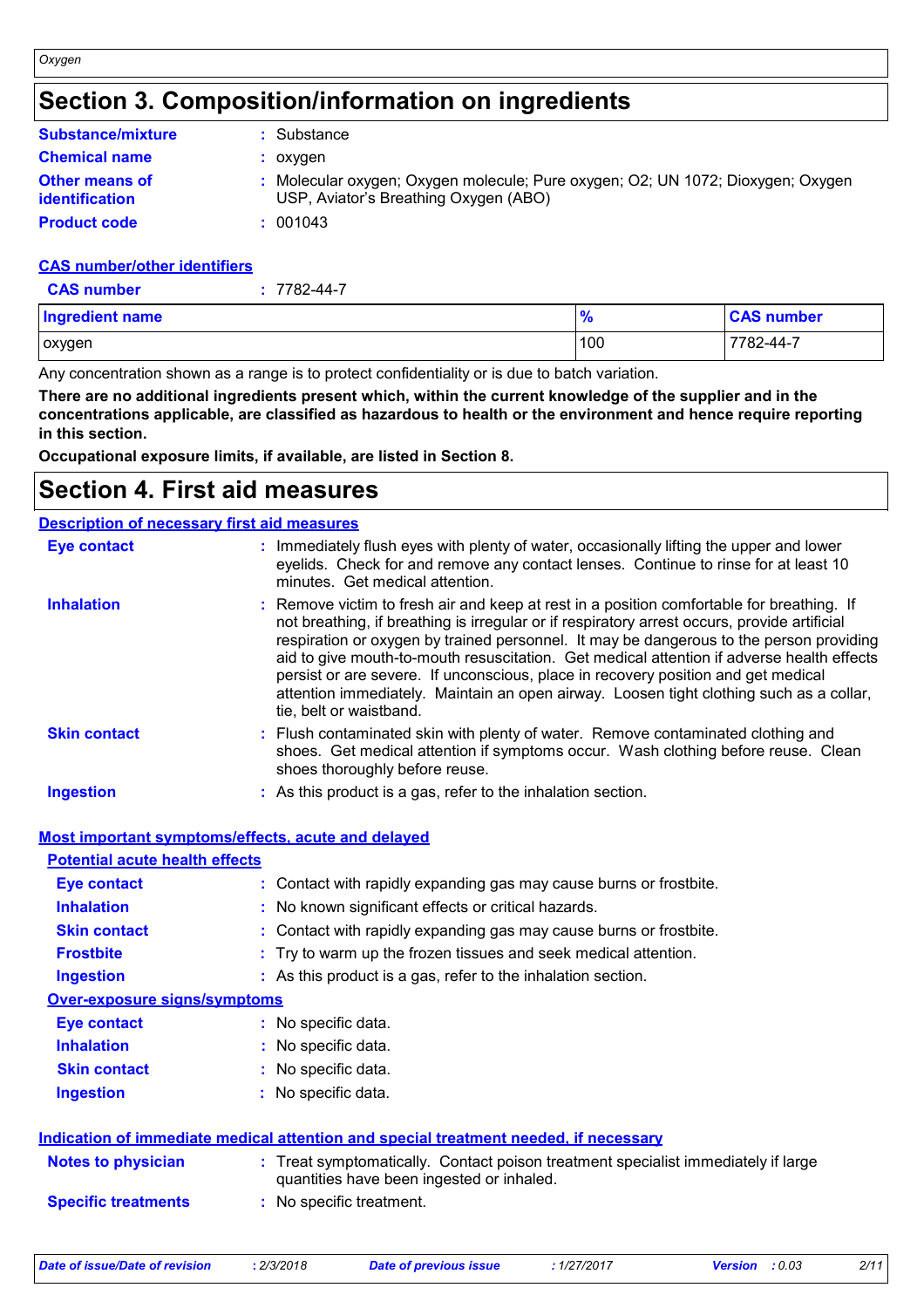### **Section 4. First aid measures**

**Protection of first-aiders** : No action shall be taken involving any personal risk or without suitable training. It may be dangerous to the person providing aid to give mouth-to-mouth resuscitation.

#### **See toxicological information (Section 11)**

### **Section 5. Fire-fighting measures**

| <u>Extinguishing media</u>                               |                                                                                                                                                                                                                                                                                                                                                                                                                                                                     |
|----------------------------------------------------------|---------------------------------------------------------------------------------------------------------------------------------------------------------------------------------------------------------------------------------------------------------------------------------------------------------------------------------------------------------------------------------------------------------------------------------------------------------------------|
| <b>Suitable extinguishing</b><br>media                   | : Use an extinguishing agent suitable for the surrounding fire.                                                                                                                                                                                                                                                                                                                                                                                                     |
| Unsuitable extinguishing<br>media                        | : None known.                                                                                                                                                                                                                                                                                                                                                                                                                                                       |
| <b>Specific hazards arising</b><br>from the chemical     | : Contains gas under pressure. Oxidizing material. This material increases the risk of<br>fire and may aid combustion. Contact with combustible material may cause fire. In a<br>fire or if heated, a pressure increase will occur and the container may burst or explode.                                                                                                                                                                                          |
| <b>Hazardous thermal</b><br>decomposition products       | : No specific data.                                                                                                                                                                                                                                                                                                                                                                                                                                                 |
| <b>Special protective actions</b><br>for fire-fighters   | : Promptly isolate the scene by removing all persons from the vicinity of the incident if<br>there is a fire. No action shall be taken involving any personal risk or without suitable<br>training. Contact supplier immediately for specialist advice. Move containers from fire<br>area if this can be done without risk. Use water spray to keep fire-exposed containers<br>cool. If involved in fire, shut off flow immediately if it can be done without risk. |
| <b>Special protective</b><br>equipment for fire-fighters | Fire-fighters should wear appropriate protective equipment and self-contained breathing<br>apparatus (SCBA) with a full face-piece operated in positive pressure mode.                                                                                                                                                                                                                                                                                              |

### **Section 6. Accidental release measures**

|                                                              | <b>Personal precautions, protective equipment and emergency procedures</b>                                                                                                                                                                                                                                                                                                                                                          |
|--------------------------------------------------------------|-------------------------------------------------------------------------------------------------------------------------------------------------------------------------------------------------------------------------------------------------------------------------------------------------------------------------------------------------------------------------------------------------------------------------------------|
| For non-emergency<br>personnel                               | : No action shall be taken involving any personal risk or without suitable training.<br>Evacuate surrounding areas. Keep unnecessary and unprotected personnel from<br>entering. Shut off all ignition sources. No flares, smoking or flames in hazard area.<br>Avoid breathing gas. Provide adequate ventilation. Wear appropriate respirator when<br>ventilation is inadequate. Put on appropriate personal protective equipment. |
|                                                              | For emergency responders : If specialized clothing is required to deal with the spillage, take note of any information in<br>Section 8 on suitable and unsuitable materials. See also the information in "For non-<br>emergency personnel".                                                                                                                                                                                         |
| <b>Environmental precautions</b>                             | : Ensure emergency procedures to deal with accidental gas releases are in place to avoid<br>contamination of the environment. Inform the relevant authorities if the product has<br>caused environmental pollution (sewers, waterways, soil or air).                                                                                                                                                                                |
| <b>Methods and materials for containment and cleaning up</b> |                                                                                                                                                                                                                                                                                                                                                                                                                                     |
| <b>Small spill</b>                                           | : Immediately contact emergency personnel. Stop leak if without risk. Use spark-proof<br>tools and explosion-proof equipment.                                                                                                                                                                                                                                                                                                       |
| <b>Large spill</b>                                           | : Immediately contact emergency personnel. Stop leak if without risk. Use spark-proof<br>tools and explosion-proof equipment. Note: see Section 1 for emergency contact<br>information and Section 13 for waste disposal.                                                                                                                                                                                                           |

### **Section 7. Handling and storage**

**Precautions for safe handling**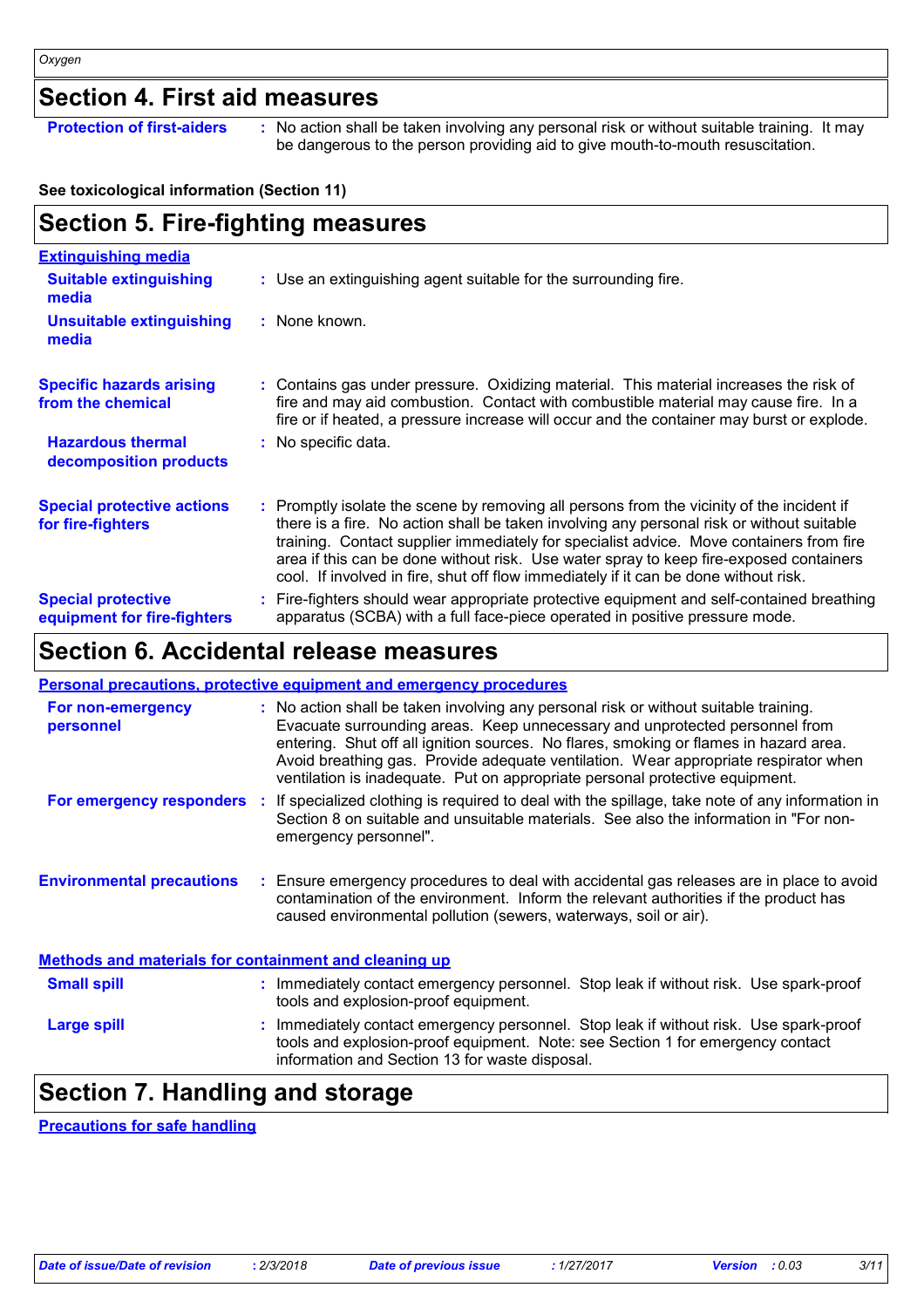### **Section 7. Handling and storage**

| <b>Protective measures</b>                                                       | : Put on appropriate personal protective equipment (see Section 8). Contains gas under<br>pressure. Avoid breathing gas. Do not puncture or incinerate container. Use<br>equipment rated for cylinder pressure. Close valve after each use and when empty.<br>Protect cylinders from physical damage; do not drag, roll, slide, or drop. Use a suitable<br>hand truck for cylinder movement.<br>Avoid contact with eyes, skin and clothing. Empty containers retain product residue<br>and can be hazardous. Keep away from clothing, incompatible materials and<br>combustible materials. Keep reduction valves free from grease and oil.                    |
|----------------------------------------------------------------------------------|---------------------------------------------------------------------------------------------------------------------------------------------------------------------------------------------------------------------------------------------------------------------------------------------------------------------------------------------------------------------------------------------------------------------------------------------------------------------------------------------------------------------------------------------------------------------------------------------------------------------------------------------------------------|
| <b>Advice on general</b><br>occupational hygiene                                 | : Eating, drinking and smoking should be prohibited in areas where this material is<br>handled, stored and processed. Workers should wash hands and face before eating,<br>drinking and smoking. Remove contaminated clothing and protective equipment before<br>entering eating areas. See also Section 8 for additional information on hygiene<br>measures.                                                                                                                                                                                                                                                                                                 |
| <b>Conditions for safe storage,</b><br>including any<br><b>incompatibilities</b> | : Store in accordance with local regulations. Store in a segregated and approved area.<br>Store away from direct sunlight in a dry, cool and well-ventilated area, away from<br>incompatible materials (see Section 10). Cylinders should be stored upright, with valve<br>protection cap in place, and firmly secured to prevent falling or being knocked over.<br>Cylinder temperatures should not exceed 52 °C (125 °F). Separate from reducing<br>agents and combustible materials. Store away from grease and oil. Keep container<br>tightly closed and sealed until ready for use. See Section 10 for incompatible materials<br>before handling or use. |

### **Section 8. Exposure controls/personal protection**

#### **Control parameters**

#### **Occupational exposure limits**

| <b>Ingredient name</b>                           |  |                                                                                                                                | <b>Exposure limits</b>                                                                                                                                                                                                                                                                                                                                                                                                                                                                                                                              |  |
|--------------------------------------------------|--|--------------------------------------------------------------------------------------------------------------------------------|-----------------------------------------------------------------------------------------------------------------------------------------------------------------------------------------------------------------------------------------------------------------------------------------------------------------------------------------------------------------------------------------------------------------------------------------------------------------------------------------------------------------------------------------------------|--|
| oxygen                                           |  |                                                                                                                                | None.                                                                                                                                                                                                                                                                                                                                                                                                                                                                                                                                               |  |
| <b>Appropriate engineering</b><br>controls       |  | contaminants.                                                                                                                  | Good general ventilation should be sufficient to control worker exposure to airborne                                                                                                                                                                                                                                                                                                                                                                                                                                                                |  |
| <b>Environmental exposure</b><br><b>controls</b> |  | will be necessary to reduce emissions to acceptable levels.                                                                    | Emissions from ventilation or work process equipment should be checked to ensure<br>they comply with the requirements of environmental protection legislation. In some<br>cases, fume scrubbers, filters or engineering modifications to the process equipment                                                                                                                                                                                                                                                                                      |  |
| <b>Individual protection measures</b>            |  |                                                                                                                                |                                                                                                                                                                                                                                                                                                                                                                                                                                                                                                                                                     |  |
| <b>Hygiene measures</b>                          |  | eating, smoking and using the lavatory and at the end of the working period.<br>showers are close to the workstation location. | Wash hands, forearms and face thoroughly after handling chemical products, before<br>Appropriate techniques should be used to remove potentially contaminated clothing.<br>Wash contaminated clothing before reusing. Ensure that eyewash stations and safety                                                                                                                                                                                                                                                                                       |  |
| <b>Eye/face protection</b>                       |  | shields.                                                                                                                       | Safety eyewear complying with an approved standard should be used when a risk<br>assessment indicates this is necessary to avoid exposure to liquid splashes, mists,<br>gases or dusts. If contact is possible, the following protection should be worn, unless<br>the assessment indicates a higher degree of protection: safety glasses with side-                                                                                                                                                                                                |  |
| <b>Skin protection</b>                           |  |                                                                                                                                |                                                                                                                                                                                                                                                                                                                                                                                                                                                                                                                                                     |  |
| <b>Hand protection</b>                           |  | protection time of the gloves cannot be accurately estimated.                                                                  | Chemical-resistant, impervious gloves complying with an approved standard should be<br>worn at all times when handling chemical products if a risk assessment indicates this is<br>necessary. Considering the parameters specified by the glove manufacturer, check<br>during use that the gloves are still retaining their protective properties. It should be<br>noted that the time to breakthrough for any glove material may be different for different<br>glove manufacturers. In the case of mixtures, consisting of several substances, the |  |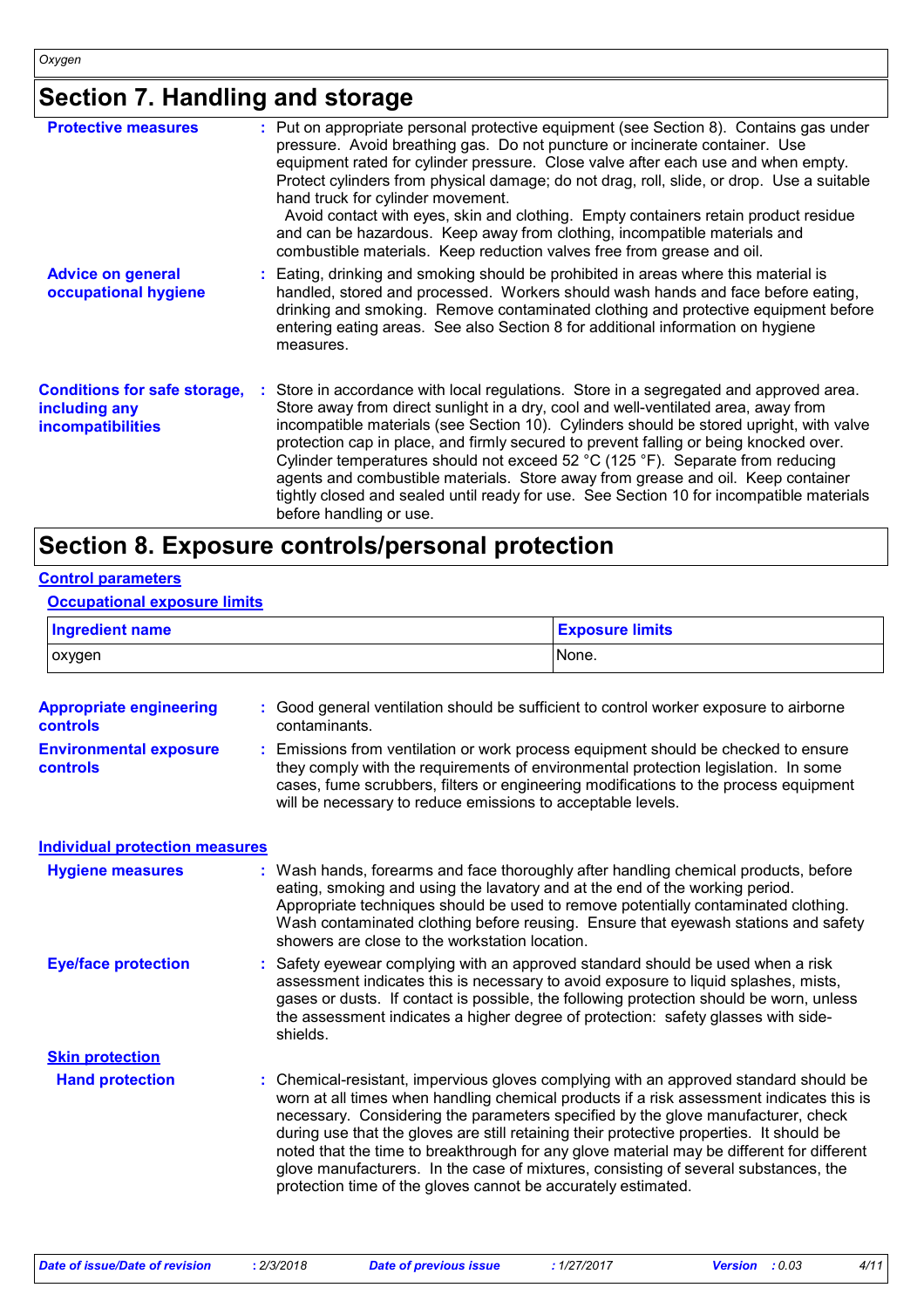### **Section 8. Exposure controls/personal protection**

| <b>Body protection</b>        | : Personal protective equipment for the body should be selected based on the task being<br>performed and the risks involved and should be approved by a specialist before<br>handling this product.                                                                                                                                                                                                                                                   |
|-------------------------------|-------------------------------------------------------------------------------------------------------------------------------------------------------------------------------------------------------------------------------------------------------------------------------------------------------------------------------------------------------------------------------------------------------------------------------------------------------|
| <b>Other skin protection</b>  | : Appropriate footwear and any additional skin protection measures should be selected<br>based on the task being performed and the risks involved and should be approved by a<br>specialist before handling this product.                                                                                                                                                                                                                             |
| <b>Respiratory protection</b> | : Based on the hazard and potential for exposure, select a respirator that meets the<br>appropriate standard or certification. Respirators must be used according to a<br>respiratory protection program to ensure proper fitting, training, and other important<br>aspects of use. Respirator selection must be based on known or anticipated exposure<br>levels, the hazards of the product and the safe working limits of the selected respirator. |

## **Section 9. Physical and chemical properties**

| <b>Appearance</b>                                 |                                                                                                                                                     |
|---------------------------------------------------|-----------------------------------------------------------------------------------------------------------------------------------------------------|
| <b>Physical state</b>                             | : Gas. [Compressed gas.]                                                                                                                            |
| <b>Color</b>                                      | Colorless, Blue.                                                                                                                                    |
| Odor                                              | Odorless.                                                                                                                                           |
| <b>Odor threshold</b>                             | Not available.                                                                                                                                      |
| pH                                                | Not available.                                                                                                                                      |
| <b>Melting point</b>                              | : $-218.4^{\circ}$ C ( $-361.1^{\circ}$ F)                                                                                                          |
| <b>Boiling point</b>                              | : $-183^{\circ}$ C ( $-297.4^{\circ}$ F)                                                                                                            |
| <b>Critical temperature</b>                       | : -118.15°C (-180.7°F)                                                                                                                              |
| <b>Flash point</b>                                | [Product does not sustain combustion.]                                                                                                              |
| <b>Evaporation rate</b>                           | : Not available.                                                                                                                                    |
| <b>Flammability (solid, gas)</b>                  | : Extremely flammable in the presence of the following materials or conditions: reducing<br>materials, combustible materials and organic materials. |
| Lower and upper explosive<br>(flammable) limits   | : Not available.                                                                                                                                    |
| <b>Vapor pressure</b>                             | : Not available.                                                                                                                                    |
| <b>Vapor density</b>                              | : 1.1 (Air = 1)                                                                                                                                     |
| <b>Specific Volume (ft 3/lb)</b>                  | : 12.0482                                                                                                                                           |
| Gas Density (lb/ft 3)                             | : 0.083                                                                                                                                             |
| <b>Relative density</b>                           | Not applicable.                                                                                                                                     |
| <b>Solubility</b>                                 | : Not available.                                                                                                                                    |
| <b>Solubility in water</b>                        | : Not available.                                                                                                                                    |
| <b>Partition coefficient: n-</b><br>octanol/water | : 0.65                                                                                                                                              |
| <b>Auto-ignition temperature</b>                  | : Not available.                                                                                                                                    |
| <b>Decomposition temperature</b>                  | Not available.                                                                                                                                      |
| <b>Viscosity</b>                                  | : Not applicable.                                                                                                                                   |
| Flow time (ISO 2431)                              | : Not available.                                                                                                                                    |
| <b>Molecular weight</b>                           | $: 32$ g/mole                                                                                                                                       |

### **Section 10. Stability and reactivity**

| <b>Reactivity</b>                                   |            | : No specific test data related to reactivity available for this product or its ingredients.                                                                                                                                            |             |                       |      |
|-----------------------------------------------------|------------|-----------------------------------------------------------------------------------------------------------------------------------------------------------------------------------------------------------------------------------------|-------------|-----------------------|------|
| <b>Chemical stability</b>                           |            | : The product is stable.                                                                                                                                                                                                                |             |                       |      |
| <b>Possibility of hazardous</b><br><b>reactions</b> | ÷.         | Hazardous reactions or instability may occur under certain conditions of storage or use.<br>Conditions may include the following:<br>contact with combustible materials<br>Reactions may include the following:<br>risk of causing fire |             |                       |      |
| <b>Date of issue/Date of revision</b>               | : 2/3/2018 | <b>Date of previous issue</b>                                                                                                                                                                                                           | : 1/27/2017 | <b>Version</b> : 0.03 | 5/11 |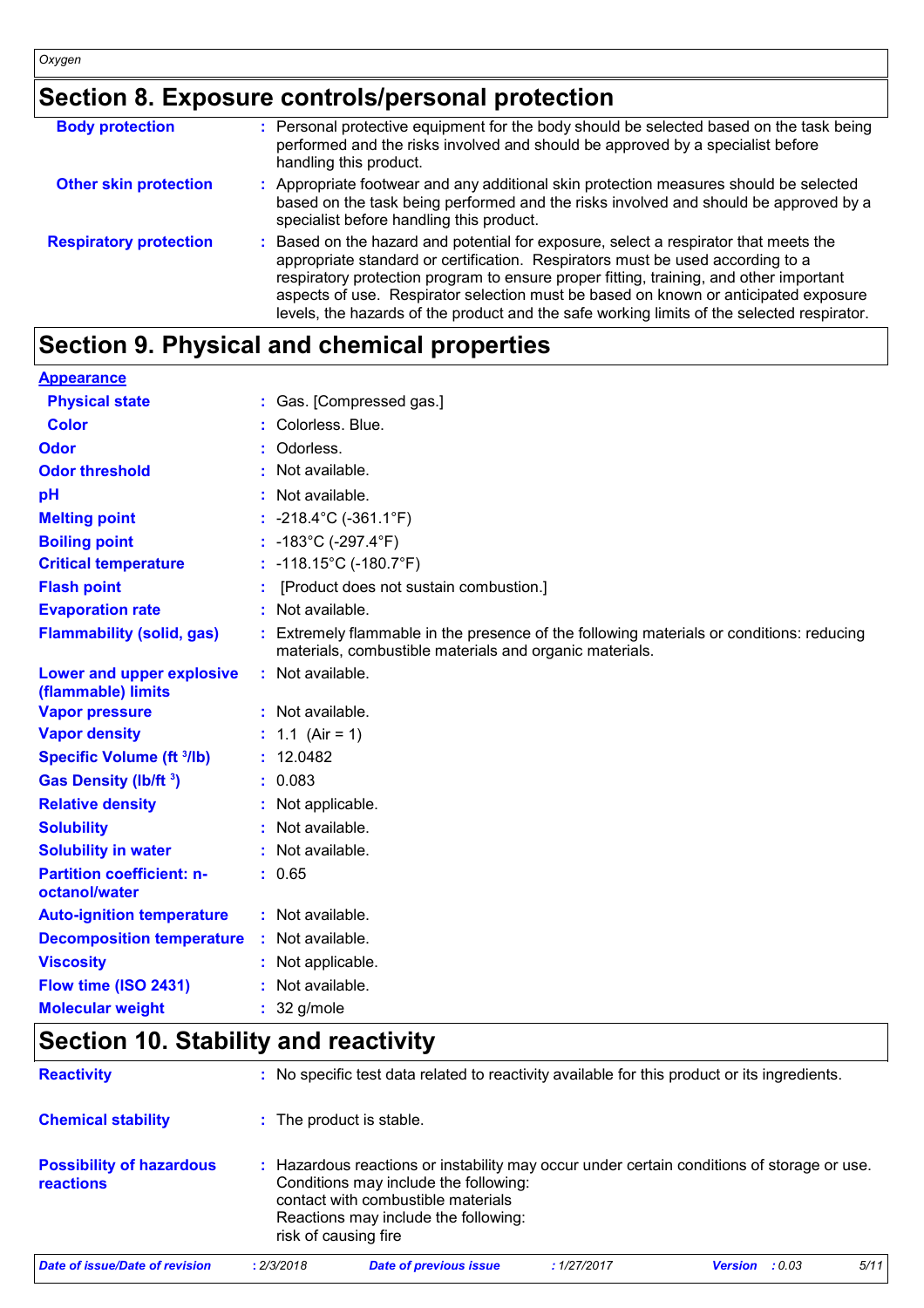### **Section 10. Stability and reactivity**

| <b>Conditions to avoid</b>                 | : No specific data.                                                                                                             |
|--------------------------------------------|---------------------------------------------------------------------------------------------------------------------------------|
| <b>Incompatible materials</b>              | : Highly reactive or incompatible with the following materials:<br>combustible materials<br>reducing materials<br>grease<br>oil |
| <b>Hazardous decomposition</b><br>products | : Under normal conditions of storage and use, hazardous decomposition products should<br>not be produced.                       |

**Hazardous polymerization :** Under normal conditions of storage and use, hazardous polymerization will not occur.

### **Section 11. Toxicological information**

#### **Information on toxicological effects**

#### **Acute toxicity**

Not available.

#### **Irritation/Corrosion**

Not available.

#### **Sensitization**

Not available.

#### **Mutagenicity**

Not available.

### **Carcinogenicity**

Not available.

#### **Reproductive toxicity** Not available.

**Teratogenicity**

Not available.

#### **Specific target organ toxicity (single exposure)**

Not available.

#### **Specific target organ toxicity (repeated exposure)**

Not available.

#### **Aspiration hazard**

Not available.

#### **Information on the likely routes of exposure :** Not available.

#### **Inhalation :** No known significant effects or critical hazards. **Ingestion :** As this product is a gas, refer to the inhalation section. **Skin contact :** Contact with rapidly expanding gas may cause burns or frostbite. **Eye contact :** Contact with rapidly expanding gas may cause burns or frostbite. **Potential acute health effects**

### **Symptoms related to the physical, chemical and toxicological characteristics**

| Date of issue/Date of revision | : 2/3/2018 | <b>Date of previous issue</b> | : 1/27/2017 | <b>Version</b> : 0.03 | 6/11 |
|--------------------------------|------------|-------------------------------|-------------|-----------------------|------|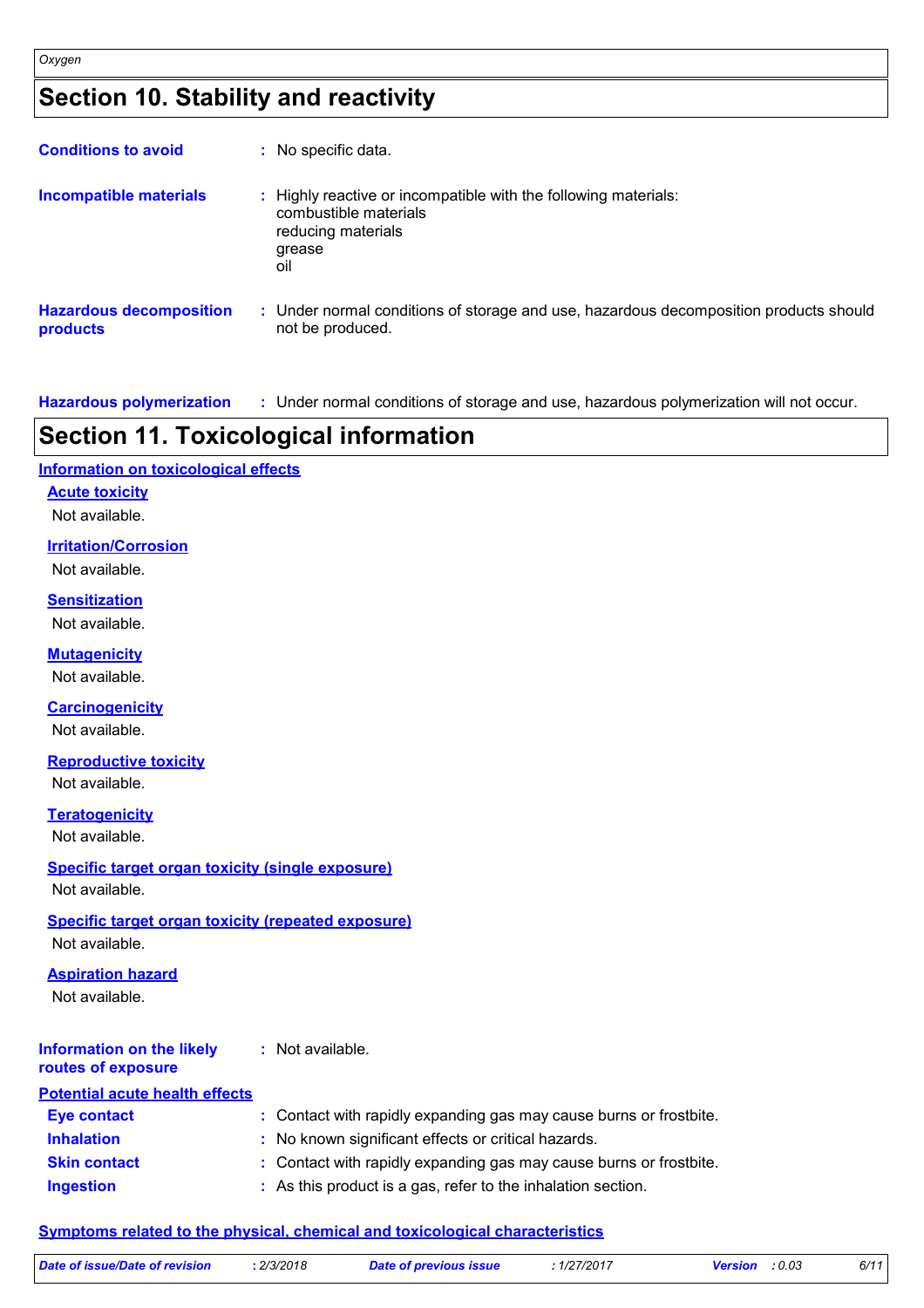### **Section 11. Toxicological information**

| Eye contact                                       | : No specific data.                                                                      |
|---------------------------------------------------|------------------------------------------------------------------------------------------|
| <b>Inhalation</b>                                 | No specific data.                                                                        |
| <b>Skin contact</b>                               | : No specific data.                                                                      |
| <b>Ingestion</b>                                  | : No specific data.                                                                      |
|                                                   | Delayed and immediate effects and also chronic effects from short and long term exposure |
| <b>Short term exposure</b>                        |                                                                                          |
| <b>Potential immediate</b><br>effects             | : Not available.                                                                         |
| <b>Potential delayed effects</b>                  | $:$ Not available.                                                                       |
| <b>Long term exposure</b>                         |                                                                                          |
| <b>Potential immediate</b><br>effects             | : Not available.                                                                         |
| <b>Potential delayed effects : Not available.</b> |                                                                                          |
| <b>Potential chronic health effects</b>           |                                                                                          |
| Not available.                                    |                                                                                          |
| <b>General</b>                                    | : No known significant effects or critical hazards.                                      |
| <b>Carcinogenicity</b>                            | : No known significant effects or critical hazards.                                      |
| <b>Mutagenicity</b>                               | : No known significant effects or critical hazards.                                      |
| <b>Teratogenicity</b>                             | : No known significant effects or critical hazards.                                      |
| <b>Developmental effects</b>                      | : No known significant effects or critical hazards.                                      |
| <b>Fertility effects</b>                          | : No known significant effects or critical hazards.                                      |
|                                                   |                                                                                          |

#### **Numerical measures of toxicity**

**Acute toxicity estimates**

Not available.

### **Section 12. Ecological information**

#### **Toxicity**

*Oxygen*

Not available.

#### **Persistence and degradability**

Not available.

#### **Bioaccumulative potential**

| <b>Product/ingredient name</b> | ∣ LoqP <sub>ow</sub> | <b>BCF</b> | <b>Potential</b> |
|--------------------------------|----------------------|------------|------------------|
| oxygen                         | 0.65                 |            | l low            |

#### **Mobility in soil**

| <b>Soil/water partition</b><br>coefficient (K <sub>oc</sub> ) | : Not available.                                    |
|---------------------------------------------------------------|-----------------------------------------------------|
| <b>Other adverse effects</b>                                  | : No known significant effects or critical hazards. |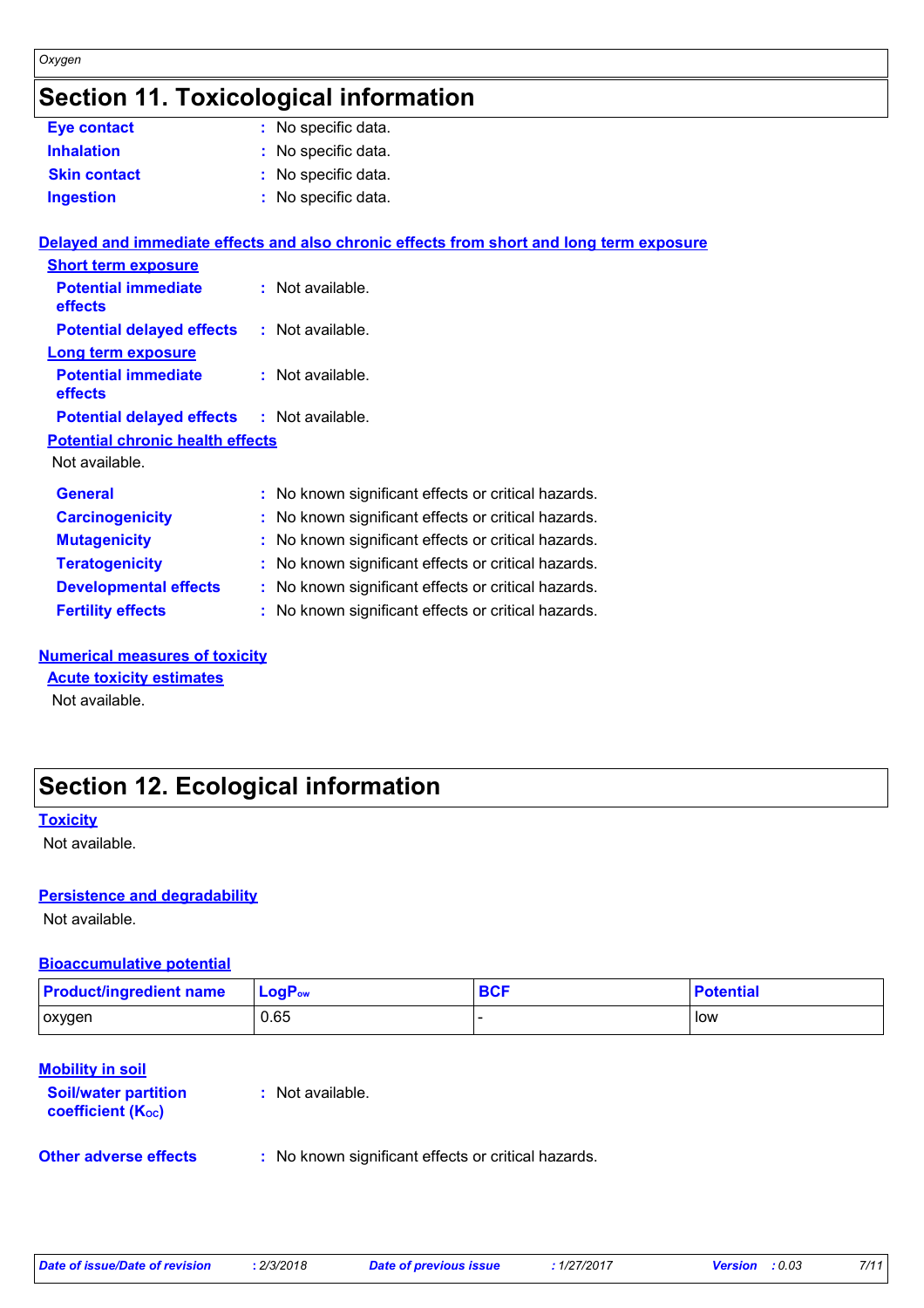### **Section 13. Disposal considerations**

**Disposal methods :**

The generation of waste should be avoided or minimized wherever possible. Disposal of this product, solutions and any by-products should at all times comply with the requirements of environmental protection and waste disposal legislation and any regional local authority requirements. Dispose of surplus and non-recyclable products via a licensed waste disposal contractor. Waste should not be disposed of untreated to the sewer unless fully compliant with the requirements of all authorities with jurisdiction. Empty Airgas-owned pressure vessels should be returned to Airgas. Waste packaging should be recycled. Incineration or landfill should only be considered when recycling is not feasible. This material and its container must be disposed of in a safe way. Empty containers or liners may retain some product residues. Do not puncture or incinerate container.

### **Section 14. Transport information**

|                                        | <b>DOT</b>                                         | <b>TDG</b>                   | <b>Mexico</b>                | <b>IMDG</b>                  | <b>IATA</b>                  |
|----------------------------------------|----------------------------------------------------|------------------------------|------------------------------|------------------------------|------------------------------|
| <b>UN number</b>                       | <b>UN1072</b>                                      | <b>UN1072</b>                | <b>UN1072</b>                | <b>UN1072</b>                | <b>UN1072</b>                |
| <b>UN proper</b><br>shipping name      | OXYGEN,<br><b>COMPRESSED</b>                       | OXYGEN,<br><b>COMPRESSED</b> | OXYGEN,<br><b>COMPRESSED</b> | OXYGEN,<br><b>COMPRESSED</b> | OXYGEN,<br><b>COMPRESSED</b> |
| <b>Transport</b><br>hazard class(es)   | 2.2(5.1)<br>$rac{Q}{\sqrt{Q}}$<br>NON-FLAMMABLE GA | 2.2<br>ô                     | 2.2(5.1)                     | 2.2(5.1)                     | 2.2(5.1)                     |
| <b>Packing group</b>                   |                                                    |                              |                              |                              |                              |
| <b>Environmental</b><br><b>hazards</b> | No.                                                | No.                          | No.                          | No.                          | No.                          |

**"Refer to CFR 49 (or authority having jurisdiction) to determine the information required for shipment of the product."** 

| <b>Additional information</b>                                                                           |                                                                                                                                                                                                                                                                                                                                                            |
|---------------------------------------------------------------------------------------------------------|------------------------------------------------------------------------------------------------------------------------------------------------------------------------------------------------------------------------------------------------------------------------------------------------------------------------------------------------------------|
| <b>DOT Classification</b>                                                                               | : Limited quantity Yes.<br><b>Quantity limitation</b> Passenger aircraft/rail: 75 kg. Cargo aircraft: 150 kg.<br><b>Special provisions A52</b>                                                                                                                                                                                                             |
| <b>TDG Classification</b>                                                                               | : Product classified as per the following sections of the Transportation of Dangerous<br>Goods Regulations: 2.13-2.17 (Class 2), 2.23-2.25 (Class 5).<br><b>Explosive Limit and Limited Quantity Index 0.125</b><br><b>ERAP Index 3000</b><br>Passenger Carrying Ship Index 50<br>Passenger Carrying Road or Rail Index 75<br><b>Special provisions 42</b> |
| <b>IATA</b>                                                                                             | : <b>Quantity limitation</b> Passenger and Cargo Aircraft: 75 kg. Cargo Aircraft Only: 150 kg.                                                                                                                                                                                                                                                             |
|                                                                                                         | Special precautions for user : Transport within user's premises: always transport in closed containers that are<br>upright and secure. Ensure that persons transporting the product know what to do in the<br>event of an accident or spillage.                                                                                                            |
| <b>Transport in bulk according : Not available.</b><br>to Annex II of MARPOL and<br>the <b>IBC</b> Code |                                                                                                                                                                                                                                                                                                                                                            |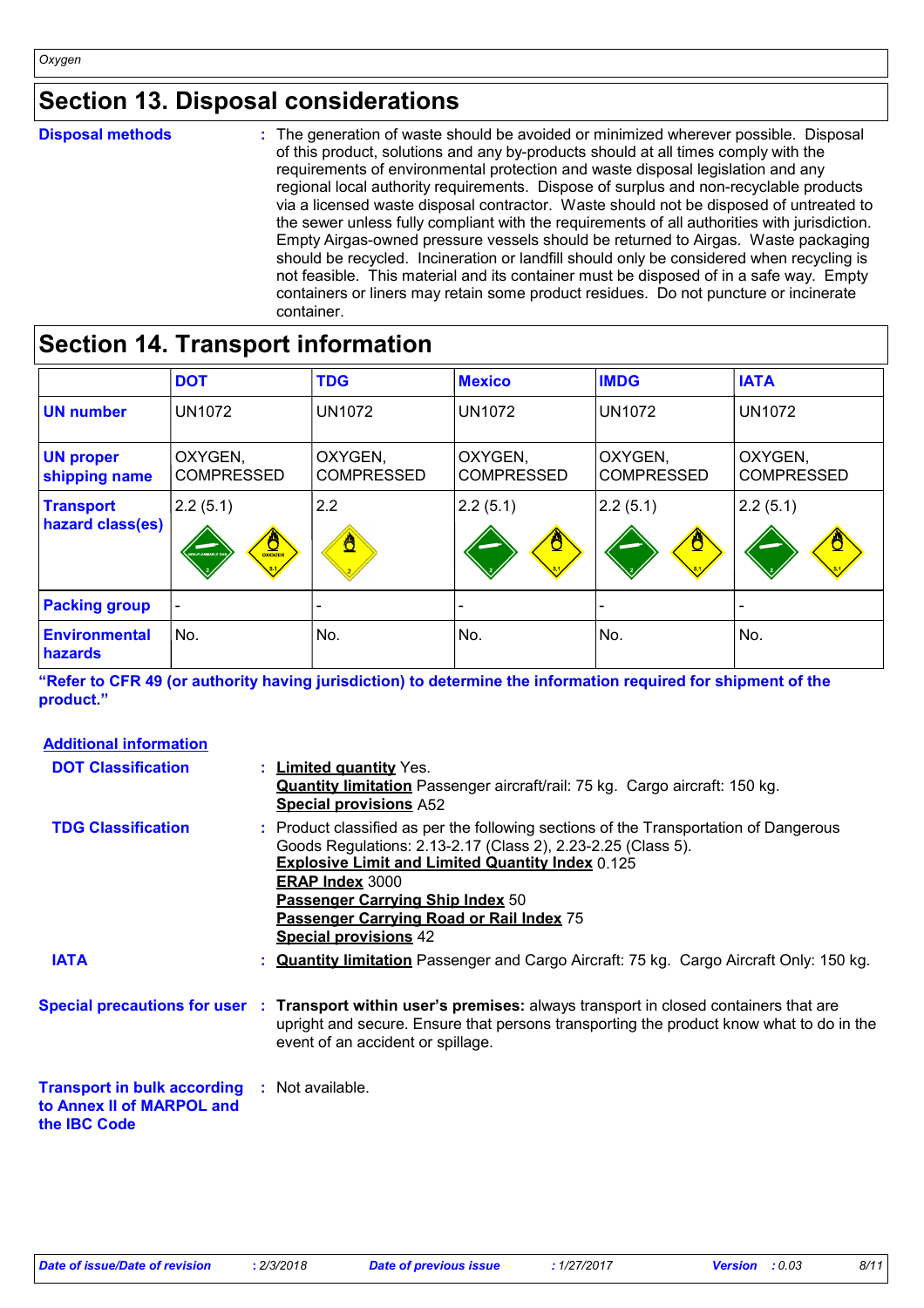## **Section 15. Regulatory information**

| <b>U.S. Federal regulations</b>                                                   | : TSCA 8(a) CDR Exempt/Partial exemption: This material is listed or exempted.            |
|-----------------------------------------------------------------------------------|-------------------------------------------------------------------------------------------|
| <b>Clean Air Act Section 112</b><br>(b) Hazardous Air<br><b>Pollutants (HAPs)</b> | : Not listed                                                                              |
| <b>Clean Air Act Section 602</b><br><b>Class I Substances</b>                     | : Not listed                                                                              |
| <b>Clean Air Act Section 602</b><br><b>Class II Substances</b>                    | : Not listed                                                                              |
| <b>DEA List I Chemicals</b><br>(Precursor Chemicals)                              | : Not listed                                                                              |
| <b>DEA List II Chemicals</b><br><b>(Essential Chemicals)</b>                      | : Not listed                                                                              |
| <b>SARA 302/304</b>                                                               |                                                                                           |
| <b>Composition/information on ingredients</b>                                     |                                                                                           |
| No products were found.                                                           |                                                                                           |
| <b>SARA 304 RQ</b>                                                                | : Not applicable.                                                                         |
| <b>SARA 311/312</b>                                                               |                                                                                           |
| <b>Classification</b>                                                             | : Refer to Section 2: Hazards Identification of this SDS for classification of substance. |
| <b>State regulations</b>                                                          |                                                                                           |
| <b>Massachusetts</b>                                                              | : This material is listed.                                                                |
| <b>New York</b>                                                                   | This material is not listed.                                                              |
| <b>New Jersey</b>                                                                 | : This material is listed.                                                                |
| <b>Pennsylvania</b>                                                               | : This material is listed.                                                                |
| <b>International requlations</b><br>Not listed.                                   | <b>Chemical Weapon Convention List Schedules I, II &amp; III Chemicals</b>                |
| <b>Montreal Protocol (Annexes A, B, C, E)</b><br>Not listed.                      |                                                                                           |
| Not listed.                                                                       | <b>Stockholm Convention on Persistent Organic Pollutants</b>                              |
| Not listed.                                                                       | <b>Rotterdam Convention on Prior Informed Consent (PIC)</b>                               |
| <b>UNECE Aarhus Protocol on POPs and Heavy Metals</b><br>Not listed.              |                                                                                           |
| <b>Inventory list</b>                                                             |                                                                                           |
| <b>Australia</b>                                                                  | This material is listed or exempted.                                                      |
| <b>Canada</b>                                                                     | This material is listed or exempted.                                                      |
| <b>China</b>                                                                      | This material is listed or exempted.                                                      |
| <b>Europe</b>                                                                     | This material is listed or exempted.                                                      |
| <b>Japan</b>                                                                      | Japan inventory (ENCS): Not determined.<br>Japan inventory (ISHL): Not determined.        |
| <b>Malaysia</b>                                                                   | Not determined.                                                                           |
| <b>New Zealand</b>                                                                | This material is listed or exempted.                                                      |
| <b>Philippines</b>                                                                | This material is listed or exempted.                                                      |
| <b>Republic of Korea</b>                                                          | This material is listed or exempted.                                                      |

*Date of issue/Date of revision* **:** *2/3/2018 Date of previous issue : 1/27/2017 Version : 0.03 9/11*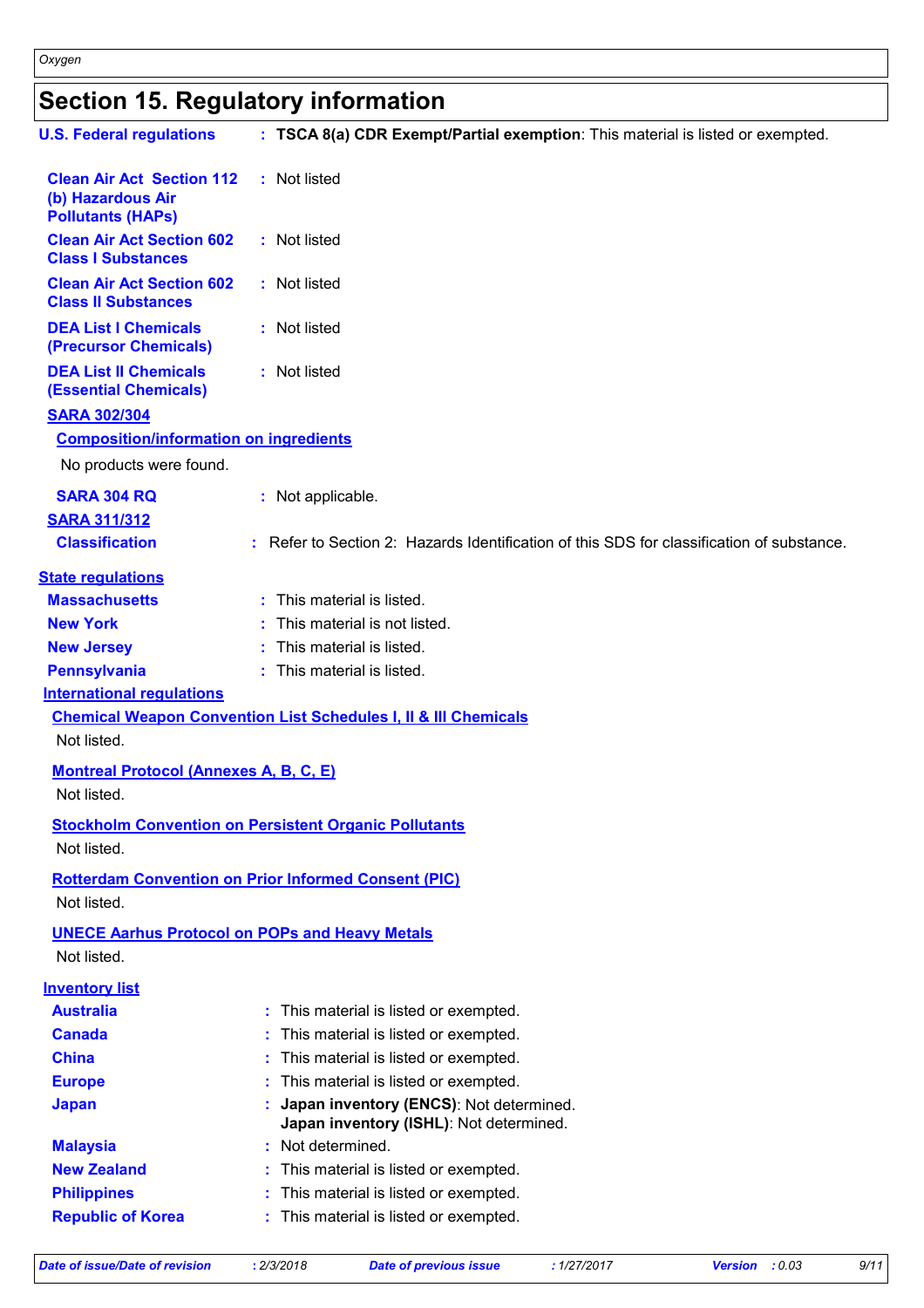### **Section 15. Regulatory information**

| <b>Taiwan</b>        | : This material is listed or exempted. |
|----------------------|----------------------------------------|
| <b>Thailand</b>      | : Not determined.                      |
| <b>Turkey</b>        | : Not determined.                      |
| <b>United States</b> | : This material is listed or exempted. |
| <b>Viet Nam</b>      | : Not determined.                      |

### **Section 16. Other information**





**Caution: HMIS® ratings are based on a 0-4 rating scale, with 0 representing minimal hazards or risks, and 4 representing significant hazards or risks. Although HMIS® ratings and the associated label are not required on SDSs or products leaving a facility under 29 CFR 1910.1200, the preparer may choose to provide them. HMIS® ratings are to be used with a fully implemented HMIS® program. HMIS® is a registered trademark and service mark of the American Coatings Association, Inc.**

**The customer is responsible for determining the PPE code for this material. For more information on HMIS® Personal Protective Equipment (PPE) codes, consult the HMIS® Implementation Manual.**

#### **National Fire Protection Association (U.S.A.)**



**Reprinted with permission from NFPA 704-2001, Identification of the Hazards of Materials for Emergency Response Copyright ©1997, National Fire Protection Association, Quincy, MA 02269. This reprinted material is not the complete and official position of the National Fire Protection Association, on the referenced subject which is represented only by the standard in its entirety.**

**Copyright ©2001, National Fire Protection Association, Quincy, MA 02269. This warning system is intended to be interpreted and applied only by properly trained individuals to identify fire, health and reactivity hazards of chemicals. The user is referred to certain limited number of chemicals with recommended classifications in NFPA 49 and NFPA 325, which would be used as a guideline only. Whether the chemicals are classified by NFPA or not, anyone using the 704 systems to classify chemicals does so at their own risk.**

#### **Procedure used to derive the classification**

| <b>Classification</b>                                                        |                                         |                                                                                                                                                                                                                                                                                                                                                                                                                                                           | <b>Justification</b> |
|------------------------------------------------------------------------------|-----------------------------------------|-----------------------------------------------------------------------------------------------------------------------------------------------------------------------------------------------------------------------------------------------------------------------------------------------------------------------------------------------------------------------------------------------------------------------------------------------------------|----------------------|
| <b>OXIDIZING GASES - Category 1</b><br>GASES UNDER PRESSURE - Compressed gas | Expert judgment<br>According to package |                                                                                                                                                                                                                                                                                                                                                                                                                                                           |                      |
| <b>History</b>                                                               |                                         |                                                                                                                                                                                                                                                                                                                                                                                                                                                           |                      |
| Date of printing                                                             |                                         | : 2/3/2018                                                                                                                                                                                                                                                                                                                                                                                                                                                |                      |
| Date of issue/Date of<br>revision                                            |                                         | : 2/3/2018                                                                                                                                                                                                                                                                                                                                                                                                                                                |                      |
| Date of previous issue                                                       |                                         | : 1/27/2017                                                                                                                                                                                                                                                                                                                                                                                                                                               |                      |
| <b>Version</b>                                                               |                                         | : 0.03                                                                                                                                                                                                                                                                                                                                                                                                                                                    |                      |
| <b>Key to abbreviations</b>                                                  |                                         | $:$ ATE = Acute Toxicity Estimate<br>BCF = Bioconcentration Factor<br>GHS = Globally Harmonized System of Classification and Labelling of Chemicals<br>IATA = International Air Transport Association<br>IBC = Intermediate Bulk Container<br><b>IMDG = International Maritime Dangerous Goods</b><br>LogPow = logarithm of the octanol/water partition coefficient<br>MARPOL = International Convention for the Prevention of Pollution From Ships, 1973 |                      |

| Date of issue/Date of revision | 2/3/2018 | Date of previous issue | 1/27/2017 | : 0.03<br><b>Version</b> | 10/11 |
|--------------------------------|----------|------------------------|-----------|--------------------------|-------|
|                                |          |                        |           |                          |       |